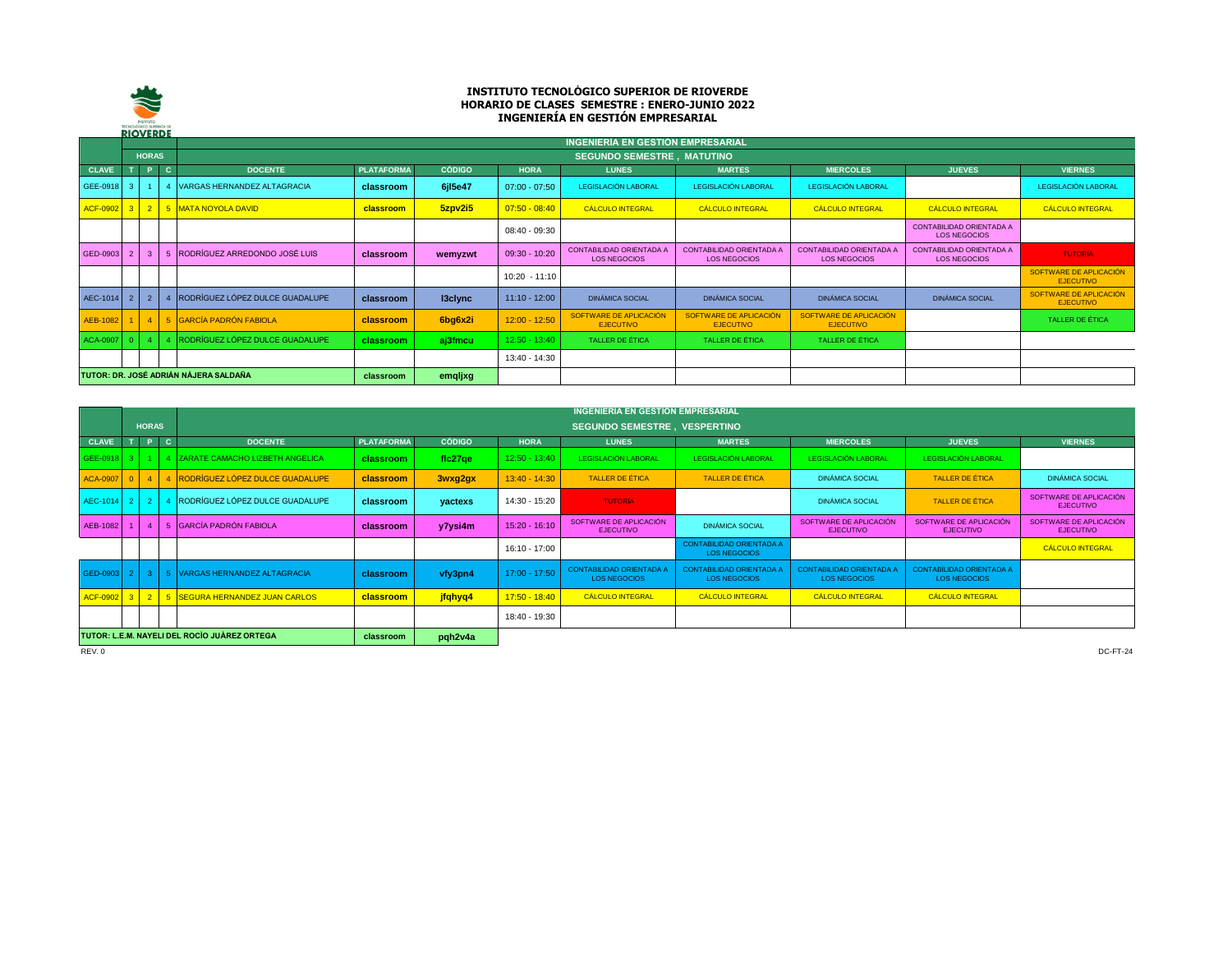|                                              |       |                |    |                                               | INGENIERÍA EN GESTIÓN EMPRESARIAL |               |                 |                                                      |                                                      |                                                      |                                                      |                                  |  |  |  |
|----------------------------------------------|-------|----------------|----|-----------------------------------------------|-----------------------------------|---------------|-----------------|------------------------------------------------------|------------------------------------------------------|------------------------------------------------------|------------------------------------------------------|----------------------------------|--|--|--|
|                                              |       | <b>HORAS</b>   |    |                                               |                                   |               |                 | <b>CUARTO SEMESTRE, MATUTINO</b>                     |                                                      |                                                      |                                                      |                                  |  |  |  |
| <b>CLAVE</b>                                 |       | P              | C. | <b>DOCENTE</b>                                | <b>PLATAFORMA</b>                 | <b>CÓDIGO</b> | <b>HORA</b>     | <b>LUNES</b>                                         | <b>MARTES</b>                                        | <b>MIERCOLES</b>                                     | <b>JUEVES</b>                                        | <b>VIERNES</b>                   |  |  |  |
|                                              |       |                |    |                                               |                                   |               | $07:00 - 07:50$ |                                                      |                                                      |                                                      | <b>INSTRUMENTOS DE PRESUP.</b><br><b>EMPRESARIAL</b> |                                  |  |  |  |
| GED-0917 2                                   |       |                |    | 3 5 RODRÍGUEZ ARREDONDO JOSÉ LUIS             | classroom                         | 3zhrije       | $07:50 - 08:40$ | <b>INSTRUMENTOS DE PRESUP.</b><br><b>EMPRESARIAL</b> | <b>INSTRUMENTOS DE PRESUP.</b><br><b>EMPRESARIAL</b> | <b>INSTRUMENTOS DE PRESUP.</b><br><b>EMPRESARIAL</b> | <b>INSTRUMENTOS DE PRESUP.</b><br><b>EMPRESARIAL</b> | <b>INGENIERÍA ECONÓMICA</b>      |  |  |  |
|                                              |       |                |    | GEF-0916 3   2   5 NÁJERA SALDAÑA JOSÉ ADRIÁN | classroom                         | s55bg52       | $08:40 - 09:30$ | INGENIERÍA ECONÓMICA                                 | <b>INGENIERÍA ECONÓMICA</b>                          | <b>INGENIERÍA ECONÓMICA</b>                          | <b>TUTORÍA</b>                                       | <b>INGENIERÍA ECONÓMICA</b>      |  |  |  |
|                                              |       |                |    |                                               |                                   |               | 09:30 - 10:20   |                                                      | <b>ESTADÍSTICA INFERENCIAL I</b>                     |                                                      |                                                      |                                  |  |  |  |
| GEG-0907                                     |       | $\mathbf{3}$   |    | CASTILLO RESENDÍZ JOSÉ MARGARITO              | classroom                         | 2krf7vf       | $10:20 - 11:10$ | <b>ESTADÍSTICA INFERENCIAL I</b>                     | <b>ESTADÍSTICA INFERENCIAL I</b>                     | <b>ESTADÍSTICA INFERENCIAL I</b>                     | <b>ESTADÍSTICA INFERENCIAL</b>                       | <b>ESTADÍSTICA INFERENCIAL I</b> |  |  |  |
| AEF-1076                                     | $3-1$ |                |    | 5 IZAR LANDETA JUAN MANUEL                    | classroom                         | xzcglao       | $11:10 - 12:00$ | <b>INVESTIGACIÓN DE</b><br><b>OPERACIONES</b>        | <b>INVESTIGACIÓN DE</b><br><b>OPERACIONES</b>        | <b>ENTORNO MACROECONÓMICO</b>                        | <b>INVESTIGACIÓN DE</b><br><b>OPERACIONES</b>        | ENTORNO MACROECONÓMICO           |  |  |  |
| GEF-0906                                     | -3 L  | -21            |    | 5 ZARATE CAMACHO LIZBETH ANGELICA             | classroom                         | rty5p67       |                 | 12:00 - 12:50 ENTORNO MACROECONÓMICO                 | <b>INVESTIGACIÓN DE</b><br><b>OPERACIONES</b>        | <b>ENTORNO MACROECONÓMICO</b>                        | <b>INVESTIGACIÓN DE</b><br><b>OPERACIONES</b>        | ENTORNO MACROECONÓMICO           |  |  |  |
| GEC-0914 2                                   |       | 2 <sup>2</sup> |    | 4 CARREON NAVA KARINA MARLENE                 | classroom                         | a74vohx       | $12:50 - 13:40$ | <b>HABILIDADES DIRECTIVAS II</b>                     |                                                      | <b>HABILIDADES DIRECTIVAS II</b>                     | <b>HABILIDADES DIRECTIVAS II</b>                     |                                  |  |  |  |
|                                              |       |                |    |                                               |                                   |               | 13:40 - 14:30   |                                                      |                                                      | <b>HABILIDADES DIRECTIVAS II</b>                     |                                                      |                                  |  |  |  |
| TUTORA: M.E. LIZBETH ÁNGELICA ZÁRATE CAMACHO |       |                |    |                                               | classroom                         | rwx4kit       | 14:30 - 15:20   |                                                      |                                                      |                                                      |                                                      |                                  |  |  |  |

|                                 |            | <b>HORAS</b>   |    |                                |            |                |                 | <b>CUARTO SEMESTRE. VESPERTINO</b>                   |                                                      |                                                      |                                                      |                                               |
|---------------------------------|------------|----------------|----|--------------------------------|------------|----------------|-----------------|------------------------------------------------------|------------------------------------------------------|------------------------------------------------------|------------------------------------------------------|-----------------------------------------------|
| <b>CLAVE</b>                    |            | P.             | C. | <b>DOCENTE</b>                 | PLATAFORMA | <b>CÓDIGO</b>  | <b>HORA</b>     | <b>LUNES</b>                                         | <b>MARTES</b>                                        | <b>MIERCOLES</b>                                     | <b>JUEVES</b>                                        | <b>VIERNES</b>                                |
| AEF-1076                        |            | $\overline{2}$ |    | 5 VAZQUEZ CEBALLOS JUAN ETZAEL | classroom  | mzg5pdr        | $12:00 - 12:50$ | <b>INVESTIGACIÓN DE</b><br><b>OPERACIONES</b>        | <b>INVESTIGACIÓN DE</b><br><b>OPERACIONES</b>        | <b>INVESTIGACIÓN DE</b><br><b>OPERACIONES</b>        | <b>INVESTIGACIÓN DE</b><br><b>OPERACIONES</b>        | <b>INVESTIGACIÓN DE</b><br><b>OPERACIONES</b> |
| GEC-091 2 2 4                   |            |                |    | JUÁREZ ORTEGA NAYELI DEL ROCÍO | classroom  | fdxkz2p        | $12:50 - 13:40$ | <b>HABILIDADES DIRECTIVAS II</b>                     | <b>HABILIDADES DIRECTIVAS II</b>                     | <b>HABILIDADES DIRECTIVAS II</b>                     | <b>HABILIDADES DIRECTIVAS II</b>                     | <b>INGENIERÍA ECONÓMICA</b>                   |
| GEF-0916                        |            |                |    | 2 5 NAJERA SALDAÑA JOSE ADRIAN | classroom  | 2lgxfam        | $13:40 - 14:30$ | <b>INGENIERÍA ECONÓMICA</b>                          | <b>INGENIERÍA ECONÓMICA</b>                          |                                                      | <b>INGENIERÍA ECONÓMICA</b>                          | <b>INGENIERÍA ECONÓMICA</b>                   |
|                                 |            |                |    |                                |            |                | 14:30 - 15:20   |                                                      |                                                      |                                                      |                                                      | <b>ESTADÍSTICA INFERENCIAL I</b>              |
| GEG-0907                        |            |                |    | 6 SÁNCHEZ NUÑEZ MARTHA ELIA    | classroom  | 4dzeu4y        | 15:20 - 16:10   | <b>ESTADÍSTICA INFERENCIAL I</b>                     | <b>ESTADÍSTICA INFERENCIAL</b>                       | <b>ESTADÍSTICA INFERENCIAL</b>                       | <b>ESTADÍSTICA INFERENCIAL</b>                       | <b>ESTADÍSTICA INFERENCIAL I</b>              |
| GED-0917                        |            |                |    | <b>DOCENTE A</b>               | classroom  | t5v3jyt        | $16:10 - 17:00$ | <b>INSTRUMENTOS DE PRESUP.</b><br><b>EMPRESARIAL</b> | <b>INSTRUMENTOS DE PRESUP.</b><br><b>EMPRESARIAL</b> | <b>INSTRUMENTOS DE PRESUP.</b><br><b>EMPRESARIAL</b> | <b>INSTRUMENTOS DE PRESUP.</b><br><b>EMPRESARIAL</b> |                                               |
|                                 | GEF-0906 3 |                |    | 5 RAMÍREZ LUGO ADRIÁN          | classroom  | 66x4nnp        | $17:00 - 17:50$ | ENTORNO MACROECONÓMICO                               | ENTORNO MACROECONÓMICO                               | <b>TUTORIA</b>                                       | <b>INSTRUMENTOS DE PRESUP.</b><br><b>EMPRESARIAL</b> |                                               |
|                                 |            |                |    |                                |            |                | 17:50-18:40     | <b>ENTORNO MACROECONÓMICO</b>                        |                                                      |                                                      | ENTORNO MACROECONÓMICO                               |                                               |
| TUTOR: L.A. ADRIAN RAMIREZ LUGO |            |                |    |                                | classroom  | <b>6yaqkfv</b> | 18:40-19:30     |                                                      |                                                      |                                                      | ENTORNO MACROECONÓMICO                               |                                               |
| REV.0                           |            |                |    |                                |            |                |                 |                                                      |                                                      |                                                      |                                                      | DC-FT-24                                      |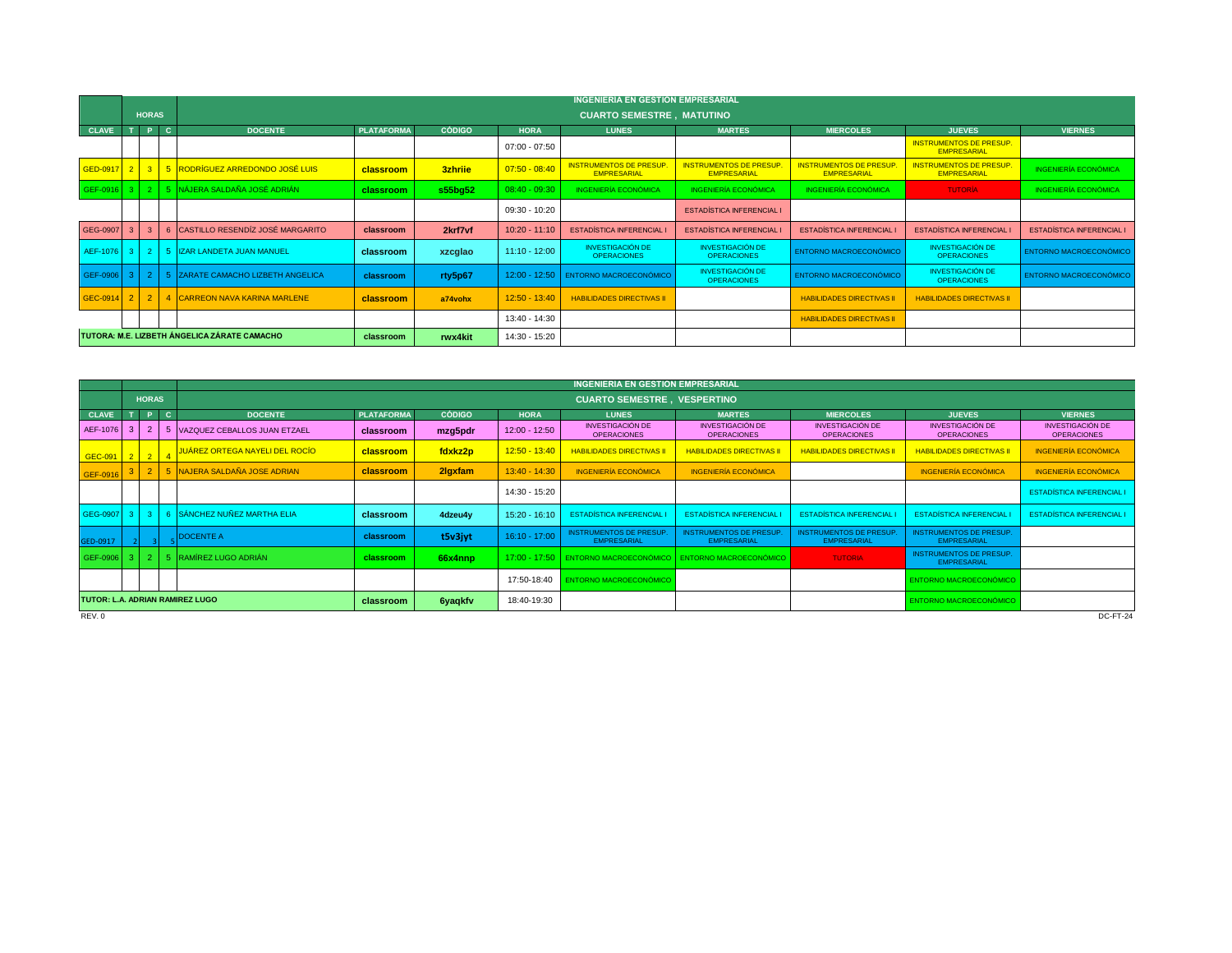|              |                                               |                 |              |                                        |                   |                |                 | <b>INGENIERIA EN GESTION EMPRESARIAL</b>                                                                                     |                                                 |                                                                                                          |                                                    |                                                    |
|--------------|-----------------------------------------------|-----------------|--------------|----------------------------------------|-------------------|----------------|-----------------|------------------------------------------------------------------------------------------------------------------------------|-------------------------------------------------|----------------------------------------------------------------------------------------------------------|----------------------------------------------------|----------------------------------------------------|
|              |                                               | <b>HORAS</b>    |              |                                        |                   |                |                 | <b>SEXTO SEMESTRE, MATUTINO</b>                                                                                              |                                                 |                                                                                                          |                                                    |                                                    |
| <b>CLAVE</b> |                                               | - 0             | $\mathbf{C}$ | <b>DOCENTE</b>                         | <b>PLATAFORMA</b> | <b>CÓDIGO</b>  | <b>HORA</b>     | <b>LUNES</b>                                                                                                                 | <b>MARTES</b>                                   | <b>MIERCOLES</b>                                                                                         | <b>JUEVES</b>                                      | <b>VIERNES</b>                                     |
| GEF-0901 3 2 |                                               |                 |              | <b>IUGALDE GARCIA ALFREDO DANIEL</b>   | classroom         | ybrrx5y        | $07:00 - 07:50$ | ADMON. DE LA SALUD Y SEG.<br><b>OCUPACIONAL</b>                                                                              | ADMON, DE LA SALUD Y SEG.<br><b>OCUPACIONAL</b> | ADMON, DE LA SALUD Y SEG.<br><b>OCUPACIONAL</b>                                                          | ADMON, DE LA SALUD Y SEG.<br><b>OCUPACIONAL</b>    | ADMON. DE LA SALUD Y SEG.<br><b>OCUPACIONAL</b>    |
| AED-1015     |                                               | $2 \mid 3 \mid$ |              | 5 ZÁRATE CAMACHO LIZBETH ÁNGELICA      | classroom         | f7mhqbh        | $07:50 - 08:40$ | <b>DISEÑO ORGANIZACIONAL</b>                                                                                                 | <b>DISEÑO ORGANIZACIONAL</b>                    | <b>DISEÑO ORGANIZACIONAL</b>                                                                             | <b>DISEÑO ORGANIZACIONAL</b>                       | <b>DISEÑO ORGANIZACIONAL</b>                       |
| GED-0922     |                                               | 3               |              | JUÁREZ ORTEGA NAYELI DEL ROCÍO         | classroom         | 2qk2kbl        | $08:40 - 09:30$ | <b>MERCADOTECNIA</b>                                                                                                         | <b>MERCADOTECNIA</b>                            | SISTEMAS DE INFORMACIÓN DE SISTEMAS DE INFORMACIÓN DE SISTEMAS DE INFORMACIÓN DE<br><b>MERCADOTECNIA</b> | EL EMPRENDEDOR Y LA<br><b>INNOVACIÓN</b>           |                                                    |
|              |                                               |                 |              |                                        |                   |                | 09:30 - 10:20   |                                                                                                                              |                                                 |                                                                                                          | EL EMPRENDEDOR Y LA<br><b>INNOVACIÓN</b>           | SISTEMAS DE INFORMACIÓN DE<br><b>MERCADOTECNIA</b> |
| ACA-0910     |                                               |                 |              | <b>ZÁRATE CAMACHO LIZBETH ÁNGELICA</b> | classroom         | 5waqypt        | $10:20 - 11:10$ | TALLER DE INVESTIGACIÓN II                                                                                                   | TALLER DE INVESTIGACIÓN II                      | TALLER DE INVESTIGACIÓN II                                                                               |                                                    | TALLER DE INVESTIGACIÓN II                         |
| AED-1072     |                                               | $\mathbf{R}$    |              | 5 JUÁREZ ORTEGA NAYELI DEL ROCÍO       | classroom         | mifeaji        | $11:10 - 12:00$ | EL EMPRENDEDOR Y LA<br><b>INNOVACIÓN</b>                                                                                     | EL EMPRENDEDOR Y LA<br><b>INNOVACIÓN</b>        | EL EMPRENDEDOR Y LA<br><b>INNOVACIÓN</b>                                                                 | SISTEMAS DE INFORMACIÓN DE<br><b>MERCADOTECNIA</b> | <b>TUTORIA</b>                                     |
| GEC-0911     |                                               |                 |              | 2 2 4 LINARES SALAZAR NADIA ELIZABETH  | classroom         | u5nuyky        |                 | 12:00 - 12:50 GESTIÓN DE LA PRODUCCIÓN I. GESTIÓN DE LA PRODUCCIÓN I. GESTIÓN DE LA PRODUCCIÓN I. GESTIÓN DE LA PRODUCCIÓN I |                                                 |                                                                                                          |                                                    |                                                    |
|              |                                               |                 |              |                                        |                   |                | 12:50 - 13:40   |                                                                                                                              |                                                 |                                                                                                          |                                                    |                                                    |
|              | <b>TUTOR: RODRÍGUEZ LÓPEZ DULCE GUADALUPE</b> |                 |              |                                        | classroom         | <b>7iuzh5v</b> |                 |                                                                                                                              |                                                 |                                                                                                          |                                                    |                                                    |

|                                        |  |              |    |                                                     |            |               |                                   | INGENIERÍA EN GESTIÓN EMPRESARIAL                  |                                                    |                                                    |                                                    |                                          |  |  |
|----------------------------------------|--|--------------|----|-----------------------------------------------------|------------|---------------|-----------------------------------|----------------------------------------------------|----------------------------------------------------|----------------------------------------------------|----------------------------------------------------|------------------------------------------|--|--|
|                                        |  | <b>HORAS</b> |    |                                                     |            |               | <b>SEXTO SEMESTRE. VESPERTINO</b> |                                                    |                                                    |                                                    |                                                    |                                          |  |  |
| <b>CLAVE</b>                           |  | P            | C. | <b>DOCENTE</b>                                      | PLATAFORMA | <b>CÓDIGO</b> | <b>HORA</b>                       | <b>LUNES</b>                                       | <b>MARTES</b>                                      | <b>MIERCOLES</b>                                   | <b>JUEVES</b>                                      | <b>VIERNES</b>                           |  |  |
|                                        |  |              |    |                                                     |            |               | 12:00 - 12:50                     |                                                    |                                                    |                                                    | ADMON, DE LA SALUD Y SEG.<br>OCUPACIONAL           |                                          |  |  |
| GEF-0901 3                             |  |              |    | UGALDE GARCÍA ALFREDO DANIEL                        | classroom  | qnktu5p       | $12:50 - 13:40$                   | ADMON, DE LA SALUD Y SEG.<br><b>OCUPACIONAL</b>    | ADMON, DE LA SALUD Y SEG.<br>OCUPACIONAL           | ADMON, DE LA SALUD Y SEG.<br><b>OCUPACIONAL</b>    | ADMON, DE LA SALUD Y SEG.<br>OCUPACIONAL           | <b>TALLER DE INVESTIGACIÓN II</b>        |  |  |
| ACA-0910 0 4                           |  |              |    | 4 ZÁRATE CAMACHO LIZBETH ÁNGELICA                   | classroom  | uvyrbcc       | $13:40 - 14:30$                   | <b>TALLER DE INVESTIGACIÓN II</b>                  | <b>TALLER DE INVESTIGACIÓN II</b>                  | <b>TALLER DE INVESTIGACIÓN II</b>                  | <b>SISTEMAS DE INF. DE</b><br><b>MERCADOTECNIA</b> | <b>GESTIÓN DE LA PRODUCCIÓN I.</b>       |  |  |
| GEC-0911 2 2                           |  |              |    | 4 VILLALON PIÑA OLGA EDITH                          | classroom  | hixrgew       |                                   | 14:30 - 15:20 GESTIÓN DE LA PRODUCCIÓN I           | <b>GESTIÓN DE LA PRODUCCIÓN I.</b>                 | <b>GESTIÓN DE LA PRODUCCIÓN I</b>                  | <b>SISTEMAS DE INF. DE</b><br><b>MERCADOTECNIA</b> | <b>TUTORÍA</b>                           |  |  |
|                                        |  |              |    | GED-0922   2   3   5 JUÁREZ ORTEGA NAYELI DEL ROCÍO | classroom  | pypklvh       | $15:20 - 16:10$                   | <b>SISTEMAS DE INF. DE</b><br><b>MERCADOTECNIA</b> | <b>SISTEMAS DE INF. DE</b><br><b>MERCADOTECNIA</b> | <b>SISTEMAS DE INF. DE</b><br><b>MERCADOTECNIA</b> |                                                    |                                          |  |  |
| AED-1072                               |  | 3            |    | RAMÍREZ LUGO ADRIÁN                                 | classroom  | 2blrfti       | $16:10 - 17:00$                   | EL EMPRENDEDOR Y LA<br><b>INNOVACIÓN</b>           | EL EMPRENDEDOR Y LA<br><b>INNOVACIÓN</b>           | EL EMPRENDEDOR Y LA<br><b>INNOVACIÓN</b>           | <b>DISEÑO ORGANIZACIONAL</b>                       | EL EMPRENDEDOR Y LA<br><b>INNOVACIÓN</b> |  |  |
|                                        |  |              |    |                                                     |            |               | 17:00-17:50                       |                                                    |                                                    |                                                    | <b>DISEÑO ORGANIZACIONAL</b>                       | EL EMPRENDEDOR Y LA<br><b>INNOVACIÓN</b> |  |  |
| AED-1015 2                             |  |              |    | <b>RAMIREZ LUGO ADRIAN</b>                          | classroom  | pg5pvyq       | 17:50 - 18:40                     |                                                    | <b>DISEÑO ORGANIZACIONAL</b>                       | <b>DISEÑO ORGANIZACIONAL</b>                       |                                                    |                                          |  |  |
|                                        |  |              |    |                                                     |            |               | 18:40 - 19:30                     |                                                    |                                                    | <b>DISEÑO ORGANIZACIONAL</b>                       |                                                    |                                          |  |  |
| TUTOR: RODRÍGUEZ LÓPEZ DULCE GUADALUPE |  |              |    | classroom                                           | qkxp5ob    |               |                                   |                                                    |                                                    |                                                    |                                                    |                                          |  |  |

REV. 0 DC-FT-24